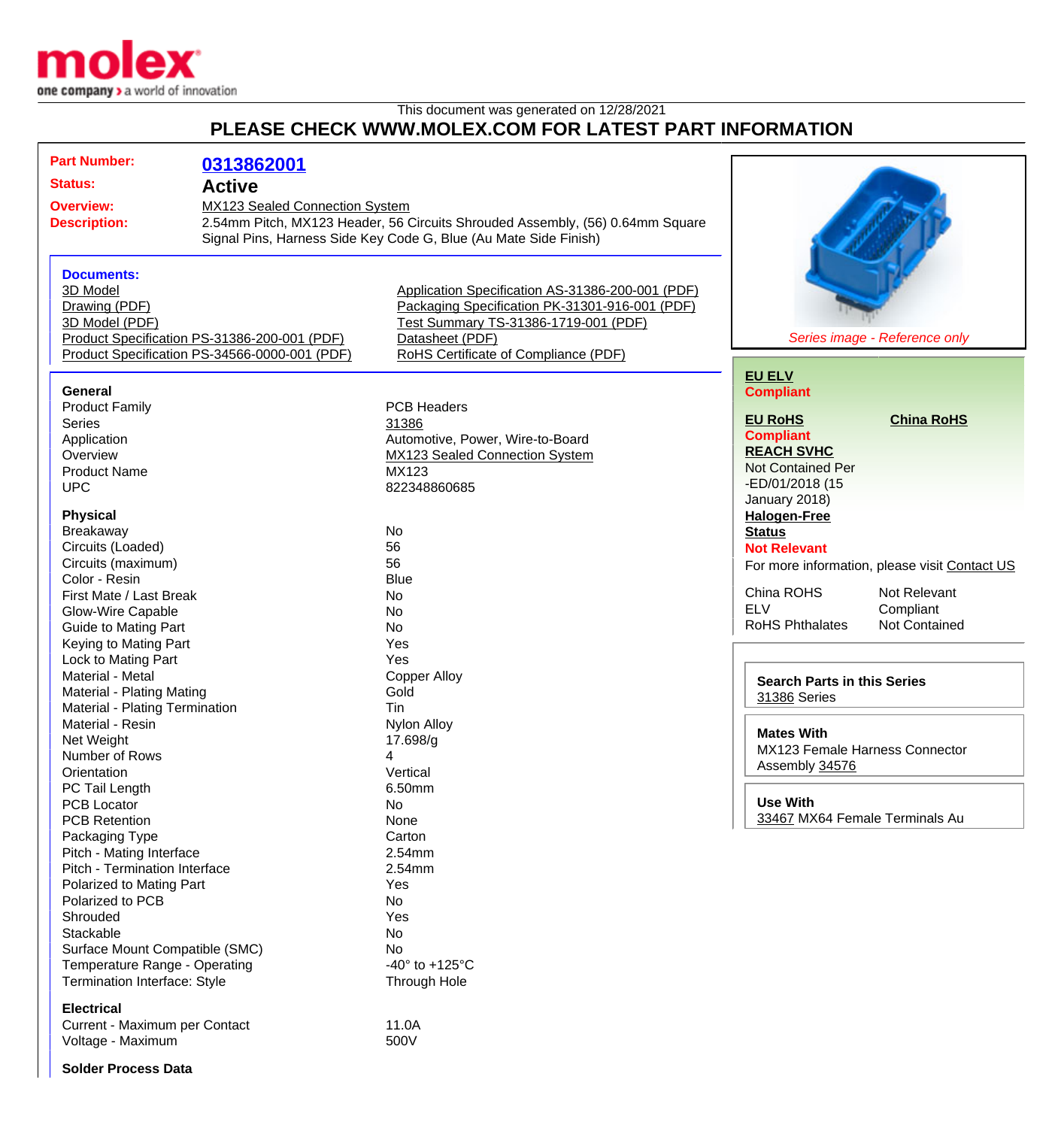## **Material Info**

**Reference - Drawing Numbers** Application Specification AS-31386-200-001 Packaging Specification **PK-31301-916-001** 

Product Specification <br>
PS-31386-200-001, PS-34566-0000-001<br>
SD-31386-056-000, SD-31386-156-000 Sales Drawing Sales Drawing SD-31386-056-000, SD-31386-156-000<br>
TS-31386-1719-001 TS-31386-1719-001

## This document was generated on 12/28/2021 **PLEASE CHECK WWW.MOLEX.COM FOR LATEST PART INFORMATION**